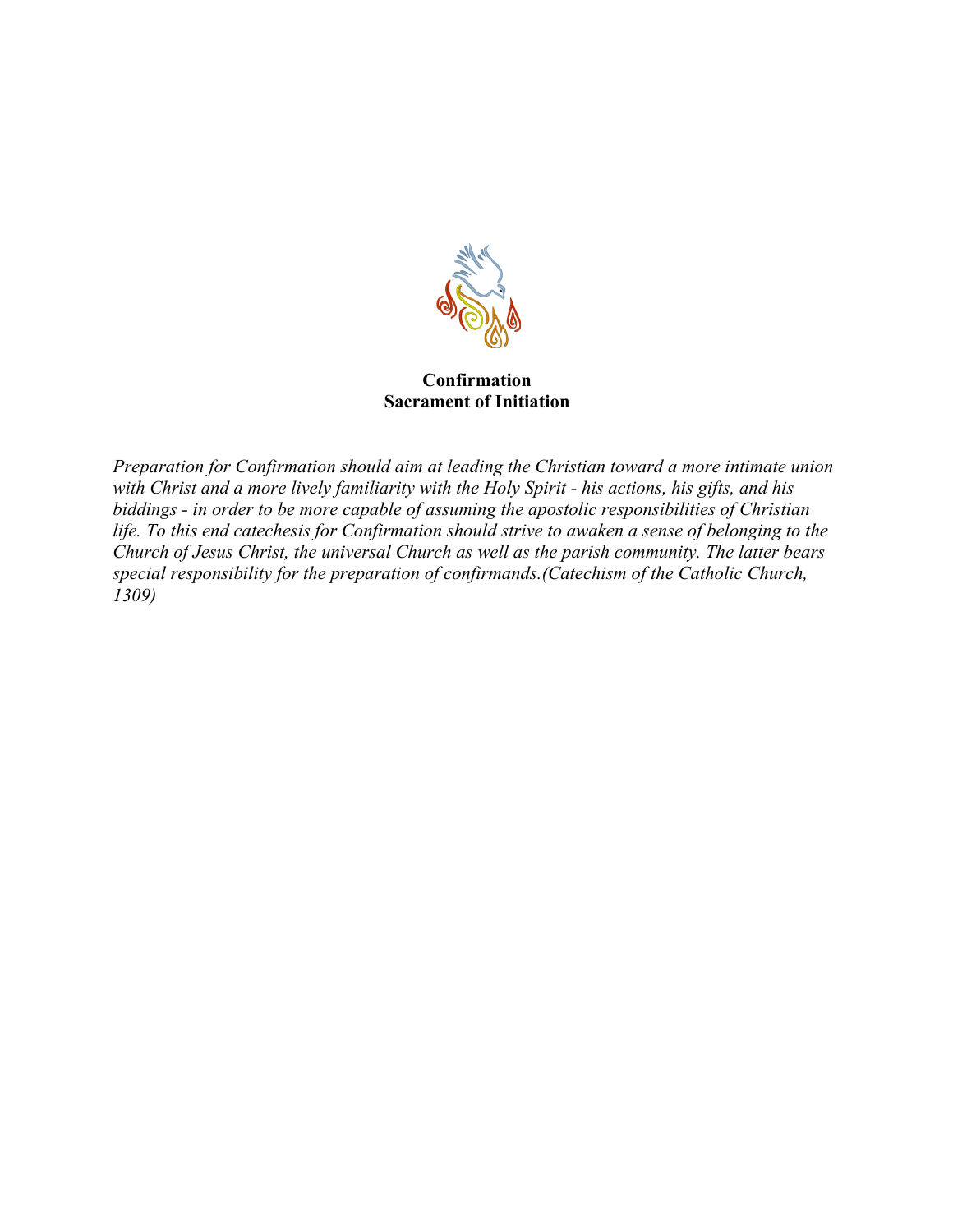

## **Goals for Confirmation Formation**

- † That the candidates experience the meaning of initiation into a welcoming community at Saint Gerard Majella Parish.
- † That the candidates have a reasonable understanding of the person, mission and message of Jesus.
- † That the candidates recognize and appreciate the role and activity of the Holy Spirit in their life and the life of the Church.
- † That the candidates through their own choice understand and accept the Rite of Confirmation and prepare to celebrate it in a meaningful way.
- † That each candidate comes to a better understanding in our Catholic faith and recognition of their God given gifts.
- † That the candidates have a solid foundation and confidence in their Catholic identity.
- † That each candidate plans the next steps in the growth of their spiritual journey after Confirmation; especially by making a personal commitment to choose a ministry in which to use their gifts.

## **Expectations of the Candidates**

- † Must freely choose to be Confirmed
- † Will make prayer a daily habit
- † Must be practicing their faith with regular Mass attendance and regular celebration of Reconciliation
- † Are responsible for completing service hours
- † Will attend a retreat provided by the parish
- † Complete all items on the timeline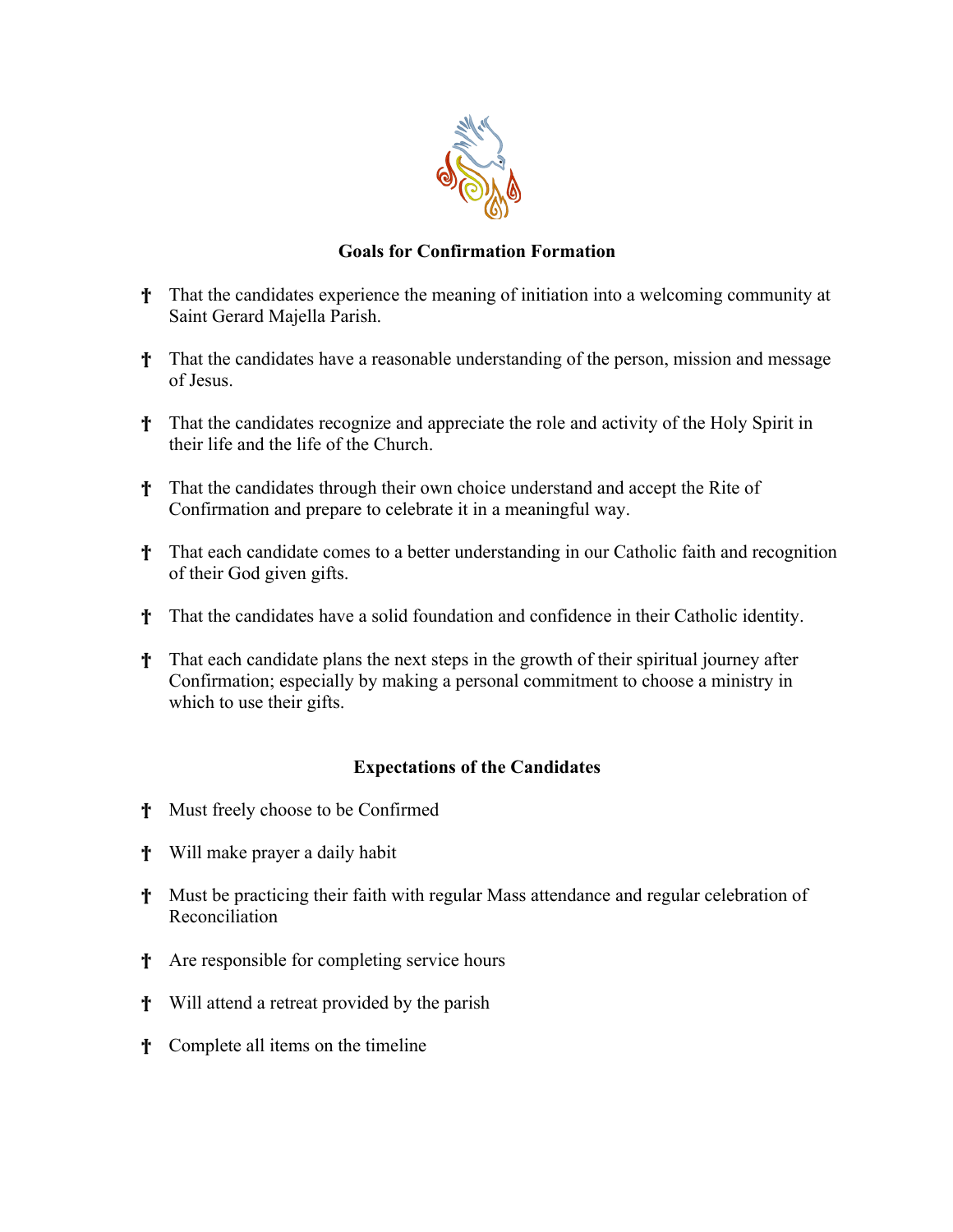

## **Confirmation Gifts of the Holy Spirit**



The gifts of the Holy Spirit help Christians live in their lives more fully committed to Christ. These gifts are:

| Wisdom                            | Courage or Fortitude       |
|-----------------------------------|----------------------------|
| Understanding                     | Counsel                    |
| Knowledge                         | Piety or Reverence for God |
| Wonder and Awe (Fear of the Lord) |                            |

**Wisdom** is a gift that comes over time. It is both the knowledge of and judgment about "divine things" and the ability to judge and direct human affairs according to divine truth. Someone who is wise can see how everything is a part of God's love. (*Wisdom 7:14; Sirach 1:23, 14:2-27; Proverbs 2:1-6)*

**Understanding** is penetrating insight into the very heart of things, especially those higher truths that are necessary for our eternal salvation—in effect, the ability to "see" God. *(Wisdom 3:9; Proverbs 24:3)*

**Knowledge** is the ability to judge correctly about matters of faith and right action, so as to never wander from the straight path of justice. *(Proverbs 19:27, 24:3-5)*

**Courage or Fortitude** denotes a firmness of mind in doing good and in avoiding evil, particularly when it is difficult or dangerous to do so, and the confidence to overcome all obstacles by virtue of the assurance of everlasting life. *(Psalms 118:6, 13-14; Philippians 1:12-14)*

**Counsel** allows a man to be directed by God in matters necessary for his salvation. (*Sirach19:18; 32:16- 19; 37:7-15; Proverbs 15:22)*

**Piety or Reverence** is honoring God and God's people. A pious person worships God. *(Psalms 118:23- 24, 29; Sirach 42:15-25; 43)*

**Wonder & Awe** is the ability to be amazed by things in life, to be awake to the realization that we are always in God's presence. The gift of wonder and awe tells us that God created the beauty of the universe but also listens to us, cares for us, and loves us beyond all measure. *(Isaiah 29:23; Sirach 32:13; 43:28-33)*

> *"The spirit of the LORD shall rest upon him a spirit of wisdom and of understanding, A spirit of counsel and of strength, a spirit of knowledge and of fear of the LORD, and his delight shall be the fear of the LORD."*

> > *Isaiah 11:2-3a*